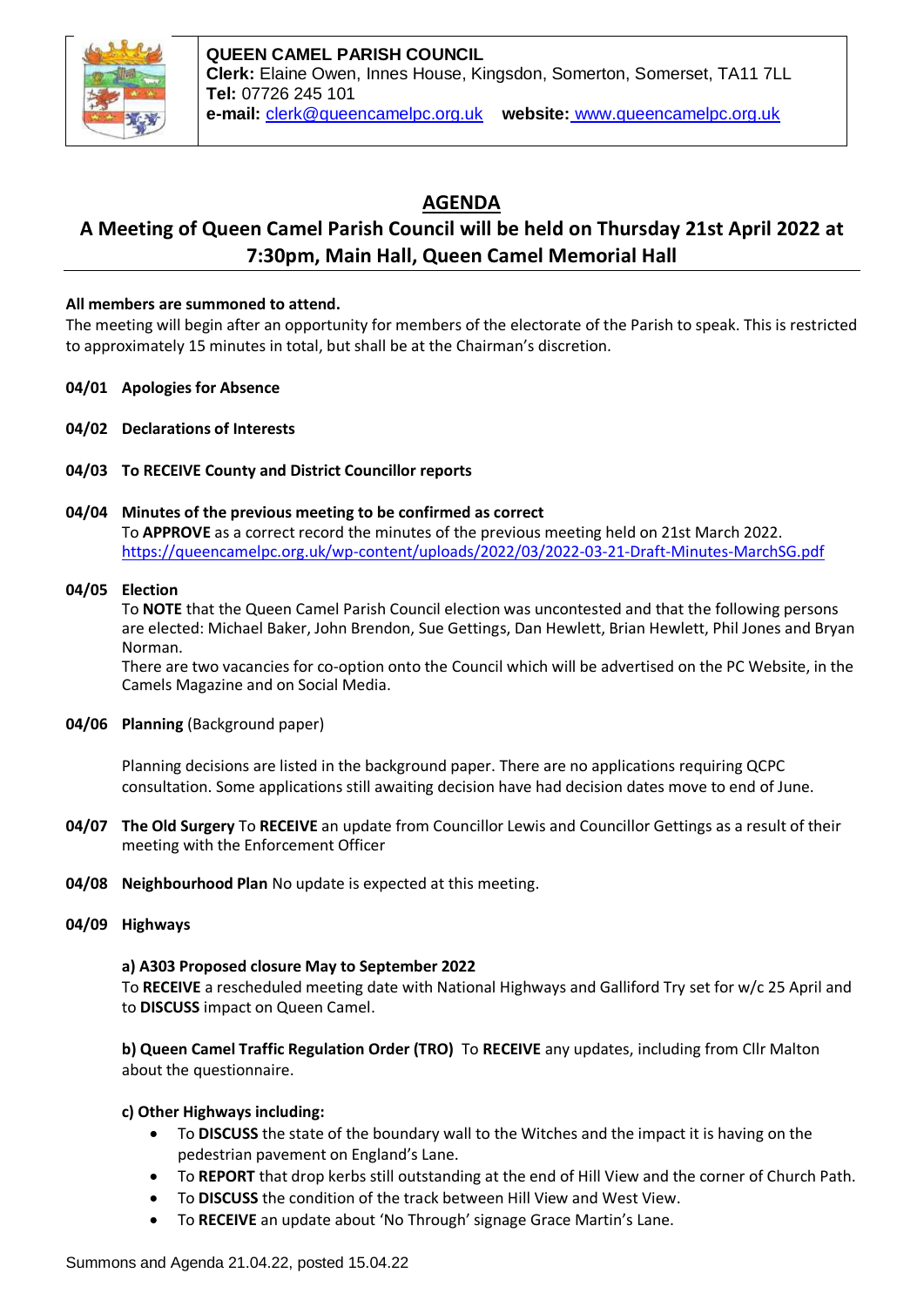- To **RECEIVE** any update regarding the sink hole by bridge
- To **RECEIVE** any update about the potential for a pedestrian crossing in the High Street.
- To **RECEIVE** an update about parking on Hill View Lane by councillor Gettings
- **04/10 Speedwatch / Speed Indicator Devices (SIDs)** To **RECEIVE** any update from Councillors.
- **04/11 Noticeboards**  up-date on progress by Councillor Malton
- **04/12 Environment and footpaths:** To **RECEIVE** updates from Cllr Malton

a) Footpaths

b) Litter and waste, including campaign to reduce dog mess

c) Wildflower Giveaway

d) Owl and Hawk Trust

e) Environment – to **DISCUSS** correspondence from a parishioner and any up-dates. Also to **DISCUSS** the paddock behind the Tin Shed.

- **04/13 Flood Committee** To **RECEIVE** any updates.
- **04/14 SCC Land at Queen Camel Playing Field** To **DISCUSS** what action is now required
- **04/15 Neighbourhood Watch** To **RECEIVE** any update from Cllr Jones
- **04/16 Queen Camel Playing Field Management Committee** To **RECEIVE** a verbal update from the Chair
- **04/17 Playing Field Fundraising Group** To **RECEIVE** a verbal report from Cllr Gettings
- **04/18 Communications**

a) To **RECEIVE** any update about parish council social media, website etc.

b) To **RECEIVE** an update about the Annual Village Meeting 20<sup>th</sup> May 2022

#### **04/19 Solar Farms**

To **RESOLVE** that the DEED OF AMENDMENT for the Sutton Montis Road solar farm may be signed by Council (if available).

#### **04/20 Community Benefit Fund (CBF) Panel**

a) To **RECEIVE** any recommendations for funding approval from the meeting of 19th April 2022

b) To **RECEIVE** an update form the Chair to include the Community Lounge project and Defibrillators.

## **04/21 Financial Reports and Accounts for Payment**

a) To **RECEIVE** any update from Chair of Finance and Risk Committee

|    | Item                       | Date Paid  | <b>VAT</b> | Amount | Minute number           |
|----|----------------------------|------------|------------|--------|-------------------------|
|    |                            |            |            |        |                         |
|    | Clerk Salary March         | 28/3/2022  | no         | 391.67 | F12/11                  |
|    | <b>HMRC Paye March</b>     | 28/3/2022  | no         | £98.00 | F12/11                  |
| 3. | Clerk Home office          | 31/3/2022  | no         | £33.50 | F12/11                  |
|    | allowance March            |            |            |        |                         |
| 4  | PATA payroll fees          | 28/03/2022 | no         | £23.85 | F12/11                  |
| 5  | Memorial Hall room hire    | 28/03/2022 | no         | £26.00 |                         |
| 6  | Litter picking equipment   | 28/03/2022 | yes        | £80.89 | 1/14                    |
| 7  | Direct Debit Multipay card | 14/3/2022  | no         | £6.00  | <b>Standing Bank</b>    |
|    | fee                        |            |            |        | Charge                  |
| 8  | Direct Debit Multipay card | 11/4/2022  | no         | £6.00  | <b>Standing Service</b> |
|    | fee and Bank Charge        | 31/3/2022  |            | £18.00 | Charge                  |

b) To **NOTE** the following payments have been made that were already authorised / in the budget